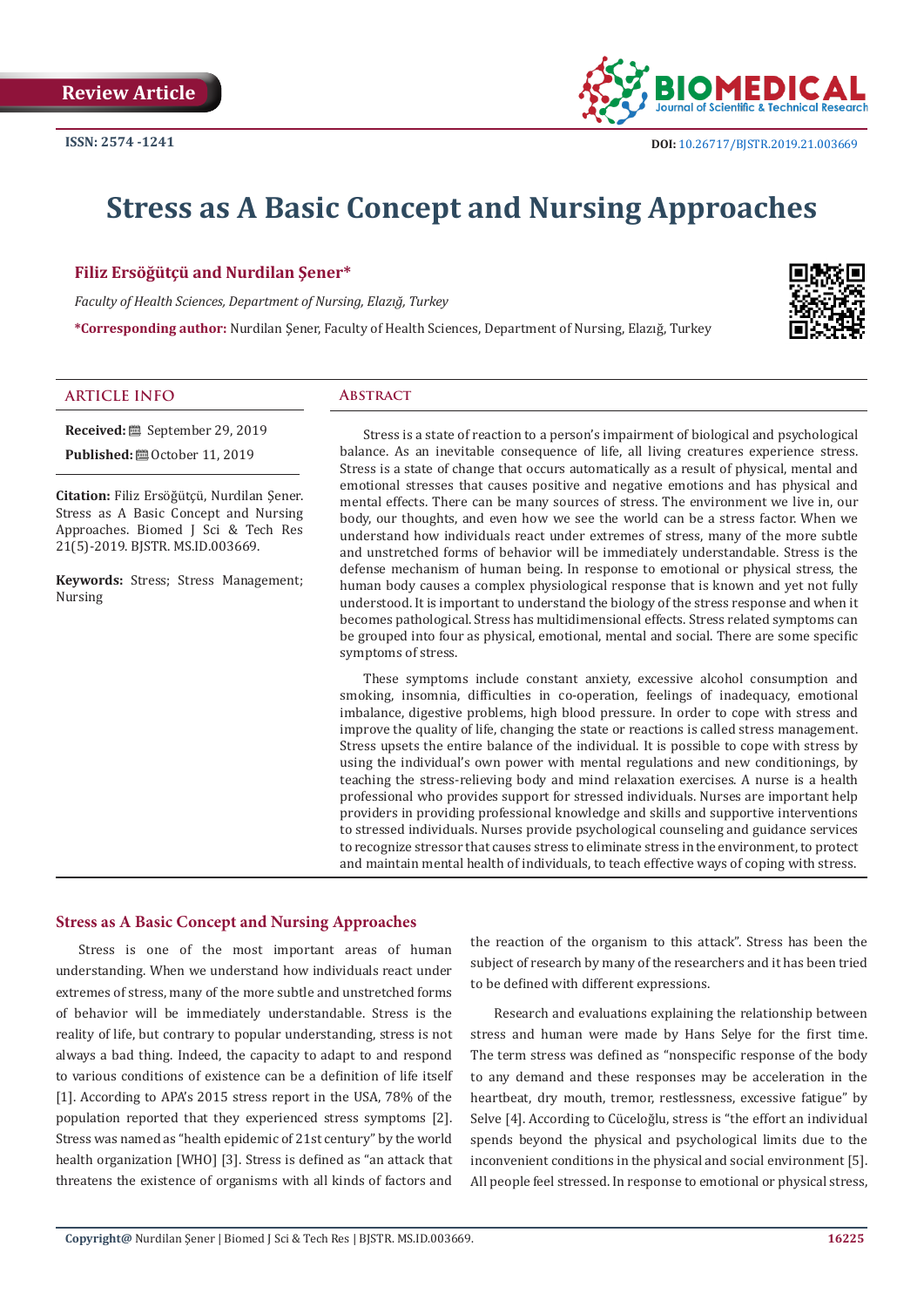the human body causes a complex physiological response that is known and yet not fully understood. Stress creates a response through the autonomic nervous system and the hypothalamicpituitary-adrenal axis to activate various areas of the brain through mediators such as dopamine, serotonin and others. It is important to understand the biology of the stress response and the time it becomes pathological [6].

Stress is divided into constructive stress "eustress" and destructive stress "distress". Constructive stress can arise from vital difficulties caused by pleasant activities. Destructive stress can arise when there are unpleasant situations that need to be adapted [3]. Stress has multidimensional effects. Anxiety, tension, restlessness, fear, embarrassment can be seen in emotional dimension; self-criticism, concentration and decision-making difficulty, forgetfulness, thoughts about failure in intellectual dimension; stuttering or similar speech difficulties, crying, irritability, clenching teeth, increased or decreased appetite in behavioral dimension; tension in the hands, sweating of hands, headache, back or neck problems, frequent sickness, feeling of fatigue, rapid breathing, palpitations, tremor in physical dimension [7-9]. Stress factors can be caused by the person or his/her environment. Individual stress sources are formed by individual needs, capacity and character. Differences in perception, experiences, family problems, relations between family members, upbringing, education, spouses bringing their work problems to home, divorce and death are factors that create individual stress [10]. Environmental stress sources are stress sources related to the general environment of the individual and stress sources other than business life. Family problems, economic difficulties in the country and the world, a monotonous lifestyle, socio-cultural changes and transportation problems are important stress factors related to the general environment [11]. Work-related stress sources are related to the stressful work environment, shift work, too much or too little work, physical danger, adaptation to one's environment and work/ family relationships [12,13]. Threatening of the organism, and therefore a disturbance of the balance, causes an alarm response to maintain vitality. In order to restore the deteriorating balance, it is necessary to adapt to the new situation [14]. This adaptation sign has three steps, the first step is the alarm reaction, that is, when the organism perceives the external stimulus as stress. In this period, the organism goes into shock and countershock [15].

The second step is the resistance period. This period is suitable for adaptation against stressful conditions, that is, the resistance of the body increases above normal during this period. At this stage, the individual puts all his or her effort to resist the stress and shows the behaviors of a stressed person [15]. The third step is the exhaustion period. If the stressful event is very serious and lasts a long time, the exhaustion stage comes out. Sometimes during this period, re-alarm period reactions occur. Each creature's adaptability and energy are different and limited. Sleep and rest can repair the body, but in the face of ongoing and unmanageable

stresses, the balance is disrupted, and the energy of harmony ends [15]. Stress management is defined as a process that minimizes stress by enabling the person to use an appropriate and effective coping method when confronted with psychological stress that puts the person under pressure. This process is all positive or negative efforts. Stress management includes techniques for managing conditions, spending effort to solve personal and interpersonal problems, managing, minimizing, reducing or tolerating stress or conflict, and enabling the individual to lead a happier, healthier, productive, mentally and behaviorally balanced, quality life.

Since coping methods may vary according to personality traits, it is very important to try and learn the most appropriate one for the person. In the struggle to cope with stress, the step that will enable us to take half of the way is to recognize the individual stress response. There are several methods for stress management. These methods can be grouped as physical methods, mental methods, behavioral techniques, seeking social support and the 4 A's Model [Avoid, Alter, Adapt and Accept] in stress management [16-20]. A nurse is a health professional who provides support for stressed individuals [21,22]. Interventions that can be applied by nurses in case of stress are evaluation of stress causing factors, explaining ways of self-appeasement when got angry, giving advice to think about things that are pleasing, teaching deep breathing exercises for relaxation, recommending to participate into different activities that make happy, determining what is important in life and what needs to change, planning these changes weekly, helping to create realistic goals for achieving a healthy lifestyle, referring to a professional counselor if the person has severe depression or anxiety or to a family counseling if the person has intense family problems [23].

#### **References**

- 1. [Hancock P, Szalma J \(2018\) Stress and Performance. Performance Under](https://www.crcpress.com/Performance-Under-Stress/Szalma-Hancock/p/book/9781138074910) [Stress: Crc Press 17-34.](https://www.crcpress.com/Performance-Under-Stress/Szalma-Hancock/p/book/9781138074910)
- 2. American Psychological Association (2016) Stress İn America: The İmpact Of Discrimination. Stress İn America Survey, Washington DC.
- 3. [Brulé G, Morgan R \(2018\) Working with Stress: Can We Turn Distress](http://www.kenkyugroup.org/article/38/135/Working-with-stress--can-we-turn-distress-into-eustress-) [İnto Eustress. Journal of Neuropsychology & Stress Management 3: 1-3.](http://www.kenkyugroup.org/article/38/135/Working-with-stress--can-we-turn-distress-into-eustress-)
- 4. [Ivanovic J \(2018\) Hormones and Metabolism İn İnsect Stress: Crc Press.](https://www.crcpress.com/Hormones-and-Metabolism-in-Insect-Stress/Ivanovic/p/book/9781315894133)
- 5. [Cüceloğlu, Doğan \(2000\) İnsan Ve Davranışı. İstanbul: Remzi Kitabevi.](http://www.remzi.com.tr/kitap/insan-ve-davranisi)
- 6. [Cool J, Zappetti D \(2019\) The Physiology of Stress. Medical Student](https://www.springer.com/gp/book/9783030165574) [Well-Being: Springer Pp: 1-15.](https://www.springer.com/gp/book/9783030165574)
- 7. Townsend Mc (2016) Psychiatric Mental Health Nursing: Concepts of Care Translation: Özcan Ct, Gürhan N. Academician Bookstore, Ankara.
- 8. [Çam O, Engin E \(2014\) Ruh Sağlığı Ve Hastalıkları Hemşireliği Bakım](https://www.istanbultip.com.tr/ruh-sagligi-ve-hastaliklari-hemsireligi) [Sanatı. İstanbul Tıp Kitabevi.](https://www.istanbultip.com.tr/ruh-sagligi-ve-hastaliklari-hemsireligi)
- 9. Gürhan N (2016) Mental Health and Psychiatric Nursing. Ankara Nobel Medical Bookstore.
- 10. Gümüştekin Ge, Öztemiz Ab (2005) Productivity and Performance Interaction with Stress of Organizations. Çukurova University Institute of Social Sciences Journal 14(1): 271-88.
- 11. Haşit G, Yaşar O (2015) Organizational Stress Sources Among Working Women: A Public Agency Pattern. The Sakarya Journal of Economics 4(4): 1-30.